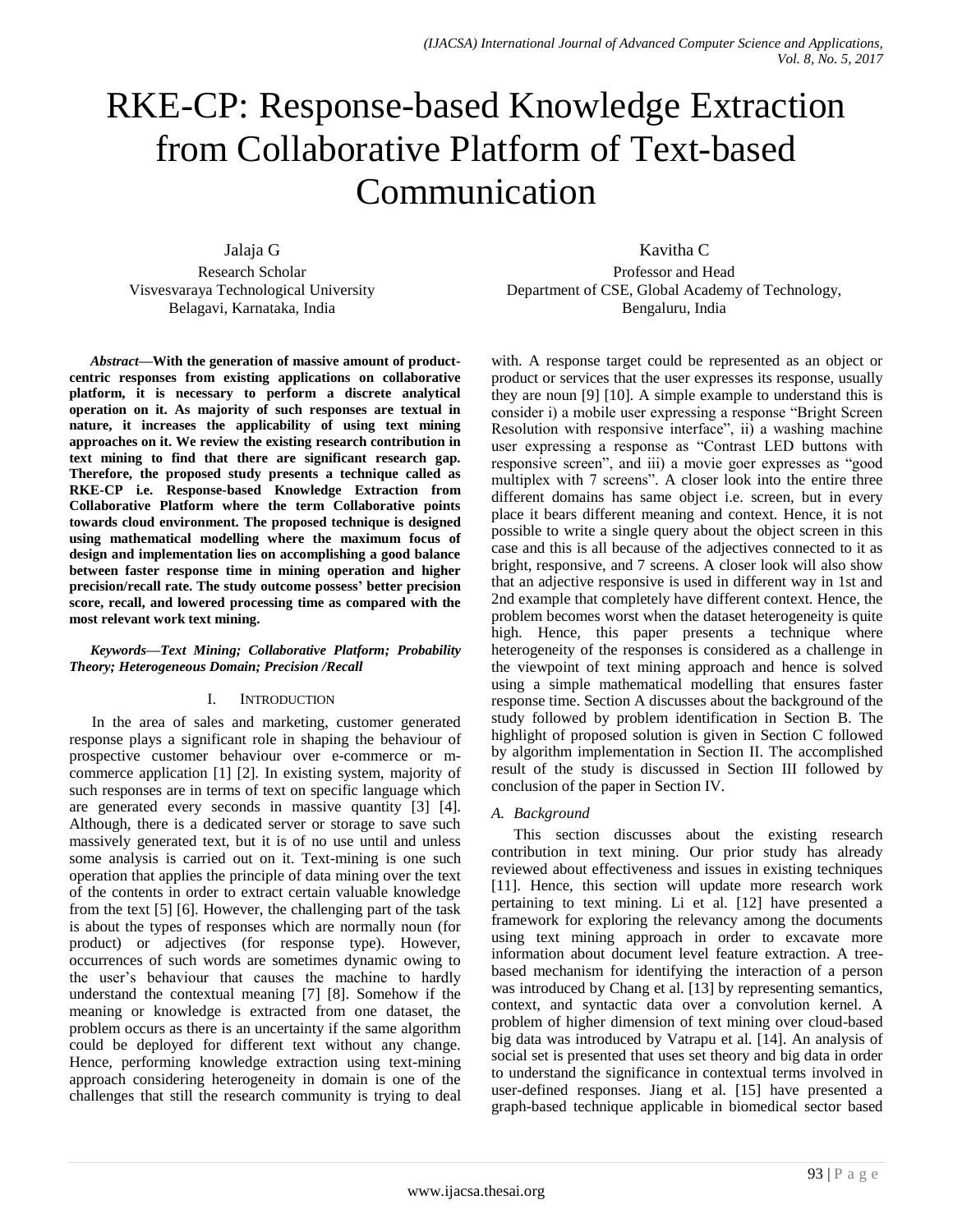on word analogy. Artificial Neural Network was used for modelling the system of mapping multiple relationships among the words. The study outcome was testified using vector length, size of corpus, and iteration. Brown [16] has carried out a study about implying potential of using text mining in order to investigate probabilities of rail accidents. Aggarwal et al. [17] have discussed over using an algorithm in order to develop a clustering mechanism. There are also studied pertaining to visual-analytics which is recently gaining a good pace. One of such work has been carried out by Liu et al. [18] using dynamic Bayesian network. The authors have designed a visualization based on sedimentation for interactive streaming of textual data with precise detailing. A mathematical modelling was introduced that uses streaming tree cut approach along with quantitative evaluation method. Using ontology over text mining was seen in the work carried out Rajpathak et al. [19] using D-matrix. The target of this study was to investigate the domain of diagnosis and its associated fault followed by implication of text mining algorithm. Ontology was introduced to check the artefacts. Chen et al. [20] have presented a text mining model that searches for shared concept with minimal ranking. The technique was found to reduce the gap of distribution between domain source and domain targeted. Ma et al. [21] have also used ontology with text mining in order to perform selection of research-based projects. The technique was implemented on both English as well as Chinese text using supervised learning algorithm as well as evolutionary learning algorithm. The study outcome was validated with respect to precision and recall rate. A generative topic framework is introduced by the author on asynchronous textual contents [22]. Zhong et al. [23] have introduced a technique of pattern discovered in order to further leverage the performance of text mining. A simple pattern-based taxonomy framework has been created. The assessment of the technique was carried out using massive dataset. Ghose and Ipeirotis [24] have presented a study that measures the impact of customergenerated reviews towards the financial aspect of product sales. Malin et al. [25] have introduced a technique where the semantic-based annotations were deployed in order to enhance the performance of knowledge discovery on text-mining approach. Usage of text mining was also seen to be applied on bioinformatics by Dai et al. [26] as well as identification of biomarkers by Li [27]. Similar direction of work is also studied by Qazi et al. [28] who have introduced a technique of feature representation using sequential mixed rule. The author has also used supervised machine learning algorithm in order to solve the problem associated with opinion mining approach. Using bag-of-words model, the proposed study has shown better text mining performance in the viewpoint of target identification and handling negation. The next section discusses about the problems that are associated with the existing system.

## *B. The Problem*

The problems that are identified from the contribution of the existing research work are as follows:

 *Complex Modelling:* Majority of the existing technique has deployed supervised learning technique which is not only computationally complex but its accuracy in outcome highly depends on training data size. It is good for offline analysis but not applicable for online analysis for larger size of text file.

- *Less Focus on Response:* Maximum research work has focused on accomplishing accuracy, precision, recall rate, etc., but there is less focus on accomplishing lowered algorithm processing time on massive dataset. Faster response time is an essential criterion for timebound applications, which cannot be seen in existing studies.
- *Lesser effective mathematical modelling:* Although, there are certain degrees of mathematical-based research modelling, but the extent of such studies are pretty less. Another bigger problem in the existing system is adoption of recursive function in modelling, which is not only time consuming but also is resource hungry application.

Therefore, the proposed study has identified the above three points as open research issues towards leveraging the performance of text mining operation. The problem statement can be defined as: *It is quite a challenging task to introduce a simple and non-recursive modelling approach towards text mining that has faster response time and higher precision/recall on complex dataset*.

# *C. The Proposed Solution*

The prime purpose of the proposed system is to introduce a simple and yet robust architecture of text mining in order to extract knowledge from various responses of the user pertaining to different context called as domain. The schematic architecture of proposed solution is highlighted in Figure 1.



Fig. 1. Schematic Diagram of Proposed RKE-CP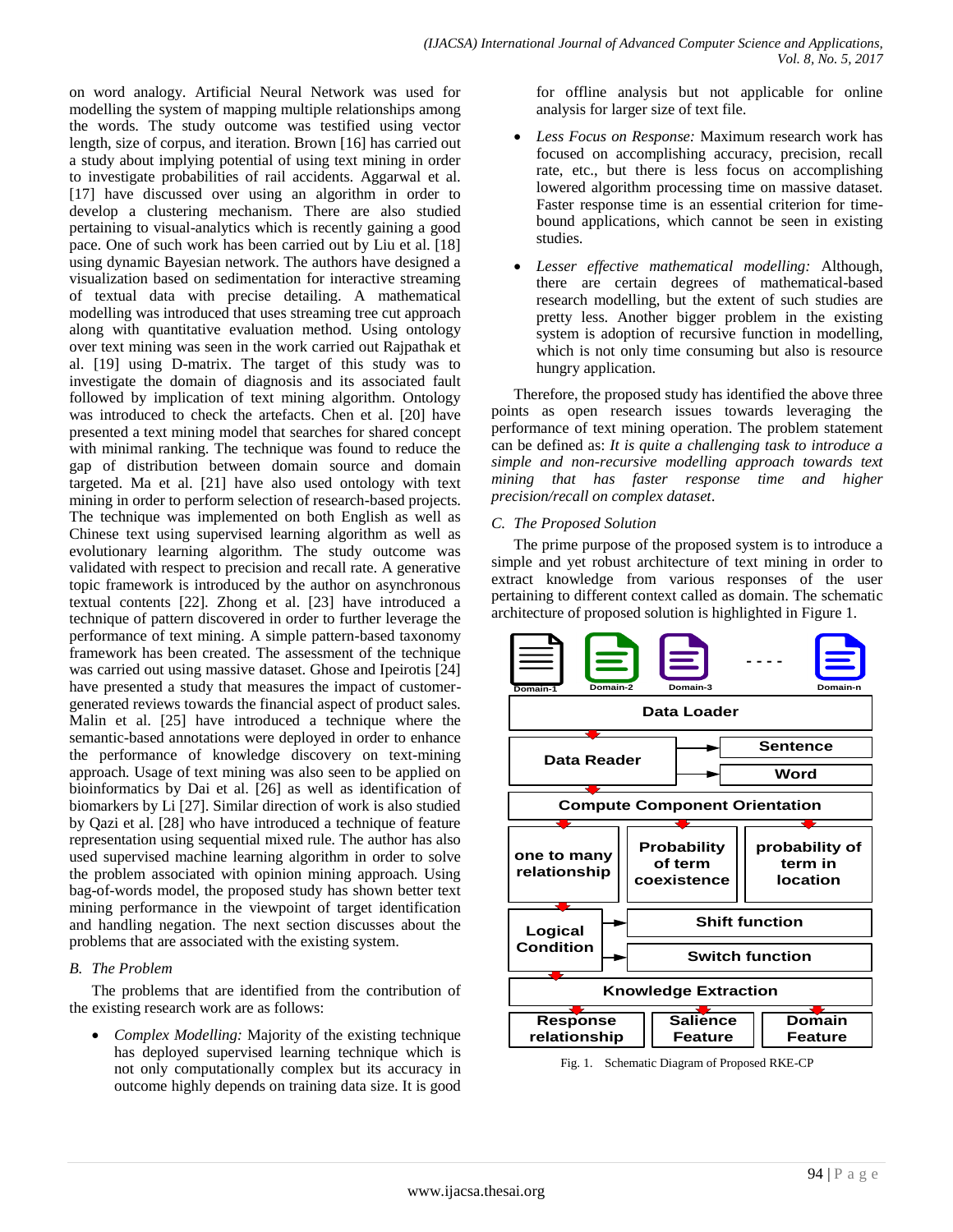The proposed system takes the input of various responses from multiple domain and feeds to the data loader which is responsible for converting the text into machine readable strings. The mechanism than subjects the strings to data reader performs segregation of sentences and words. The next step is to perform computation of the component (or word) orientation, which is a mechanism of exploring the context and location of various significant terms. Applying undirected graph,  $G = \{ \chi_1, \chi_2, \chi_3 \}$ , the study constructs graph for response relationship. χ1 represents vertices with component targeted response and words of response, χ2 represents edges meaning that there is connectivity between two different response residing in two different vertices, and  $\chi$ 3 represents weight assigned to the edge signifying response that is associated with these two response vertices. The next part of the study implement the concept of word orientation which is basically a mathematical modelling integrating three components: (1) oneto-many relationship, (2) probability of term existence, and (3) probability of term in particular location. A logical condition is then constructed that assess the limits of shift and switch function responsible for rectifying the context of the domain. This function will eventually eliminate any possibility of false positive among the different words from different domain bearing similar individual meaning but different contextual meaning as a whole. Finally, the extraction of the knowledge is carried out using further three empirical functions: (1) response relationship, (2) salience feature, and (3) domain feature. The next section discusses about the algorithm implementation followed by results obtained by implementing the algorithm.

#### II. ALGORITHM IMPLEMENTATION

The algorithm targets to apply a novel text mining approach in order to perform extract knowledge of diversified user's responses on a collaborative platform. The algorithm takes the input of  $\rho$  (component orientation),  $\sigma$  (complete sentence),  $\eta$  (number of words),  $\alpha_i$  (total words that maps with *δ*<sup>*j*</sup>), *δ*<sup>*j*</sup> (individual i<sup>th</sup> word), *β* (coexisting data attribute), *τ* (shift function), and *γ* (switch function), which after processing yields an output of *K* (Knowledge Discovery). For the proposed algorithm to be functional, it is necessary to keep its textual data to be highly domain specific. It will mean that each text file will be pertaining one specific and dominant domain. The algorithms take the input of text and organize a matrix form of it in order to apply mining approach. It then computes the cumulative possible word orientation  $\rho$  (Line 1), where,  $\rho$ =  $\{(i, a_i)|i\in[1, \eta], a_i\in[1, \eta]\}$  and  $\sigma$  empirically represents a set equivalent to  $\{\delta_1, \delta_2, \ldots, \delta_n\}$ . The variable  $a_i$  will represent the noun word at i<sup>th</sup> position of the text. A novel function (Line 2) is used for exploring the unique information from the data captured from the collaborative platform that uses three different components in order to perform modelling of potential relationship among the textual responses. The first component η  $(\alpha_i | \delta_i)$  represents a set of one to too many relationship that will mean that any single word can be used to amend the meaning of other words. The variable  $\alpha_i$  will represent total terms that are mapped with  $\delta_i$ . The second component β ( $\delta_i | \delta_{\rm aii}$ ) empirically represents the probability that the term  $\delta_i$  could possible co-exist with  $\delta_{ai}$  for a given corpora. This will also mean that if there is more probability of any specific word in order to change the meaning in another word i.e. noun. Then that particular term  $\delta_i$  will have maximum value of β ( $\delta_i$  |  $\delta_{\text{ai}}$ ). The steps involved in the proposed study are as follows:

## **Algorithm for RKE-CP**

**Input**: *ρ*, *σ*, *η*, *α<sup>i</sup>* , *δ<sup>i</sup>* , *β*, *τ*, *γ*. **Output**: *K*

# **Start**

1.  $ρ^* = arg_{max} f(ρ | σ)$ 

2. Apply function for word orientation for a given text

$$
f(\rho \,|\, \sigma) \! \propto \! \sum_{i=1}^{\eta} \! \eta(\alpha_i \,|\, \delta_i).\!\sum_{j=1}^{\eta} \! \beta(\delta_j \,|\, \delta_{a_j}) \theta(j \,|\, a_j,\! \eta)
$$

3. While 
$$
\tau_{i1,\,j1} \geq 1
$$
 or  $\gamma_{j1,j2} \geq 1$  do

- 4. **If**  $(j_1, a_2) \neq \rho$  or  $(j_2, a_{i_1}) \neq \rho$  **then**
- 5.  $\sigma = -1$
- 6. **End**
- 
- 7. **If**  $\tau_{i1, j1} > \gamma_{j1, j2}$  then
- 8. Update η, γ
- 9. **End**
- 10. **End**
- 11. Compute  $prob(\delta_t|\delta_0) = card(\delta_t, \delta_0)/card(\delta_0)$
- 12.  $K=[R_{rel}, S_F, D_F]$

**End**

The last component  $\theta(j \mid a_j, \eta)$  basically represents the data about term location for a given text in order to represent a probability of a particular term residing in location *a<sup>j</sup>* considered to be mapped with the location *j* of another word. We also introduce a variable called as *τ* and *γ* representing shift and switch function that will be computed as follows:

$$
\tau_{i,j} = (1 - \lambda(a_j, i)). \frac{P(t_{i,j}(a) | \phi, v)}{P(a | \phi, v)}
$$
 and

$$
\gamma_{j_{1},2} = \begin{cases} (1 - \lambda(a_{j_1}, a_{j_2})) \cdot \frac{P(\varepsilon_{j_1,j_2}(a) | \phi, v)}{P(a | \phi, v)} & a_{j_1} \le a_{j_2} \\ 0 & otherwise \end{cases}
$$
 (1)

The above mathematical equation (1) shows the technique of computing *τ* and *γ* that is used over logical condition in Line 4 of algorithm. In the above equation, the variable P represents probability, λ represents statistical significant factor, while the variable  $\phi$  and  $\theta$  represents lower and higher significance factor. The variable ε is a subset of a sentence. Basically, Line 7-9 in the algorithm assists in filtering the unnecessary data using statistical approach and considers only the necessary information, which will be only considered in knowledge extraction process. Finally, a probability for ultimate text orientation between the two terms is computed as the cardinality (*card* in Line 11). The algorithm also computes the response relation attributed R<sub>rel</sub> as equivalent to [h. P ( $\delta_t|\delta_o$ ) +  $(1-h)P(\delta_0|\delta_t)^{-1}$ . In this expression, the variable *h* (=0.05) represents progression coefficient in order to integrate the two orientation probabilities. Along with  $R_{rel}$ ,  $S_F$  and  $D_F$  are also computed.  $S_F$  represents feature for score of prominent condition computed using TF-IDF while  $D_F$  represents domain feature computed using the technique discussed by Hai et al. [29]. The next section discusses about the results being accomplished after implementing the proposed system.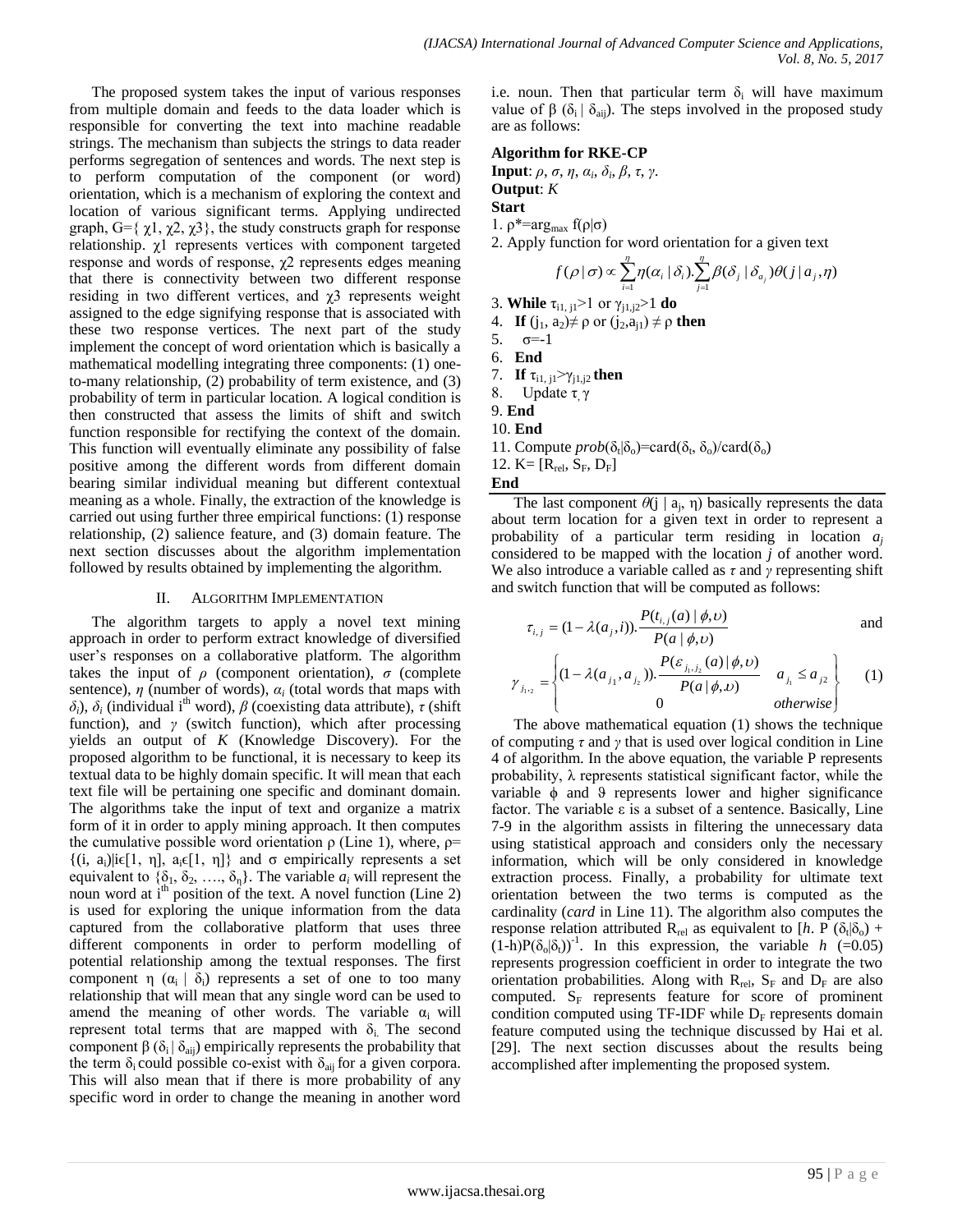#### III. RESULT ANALYSIS

This section discusses about the outcomes being accomplished from the proposed study where the assessment was carried out over normal 32 bit windows machine. The study also uses standard lexical database of Word Net. A synthetic dataset is built up considering a text file with different types of domain with sentences size ranging between 5000 and 10,000. All the dataset used are large in size and hence a crawling is done arbitrarily over such larger sizes of sentences. The targets and the terms of the response are subjected to manual annotation. Table 1 highlight the data used adoption for carrying out evaluation.

TABLE I. DATA SET CONSIDERED FOR ANALYSIS

| Domain   | <b>Sentence</b> | #Response<br><b>Term</b> | #Response<br><b>Target</b> |
|----------|-----------------|--------------------------|----------------------------|
| Mobile   | 5000            | 555                      | 959                        |
| Hotel    | 5000            | 576                      | 983                        |
| Temple   | 4500            | 329                      | 897                        |
| Song     | 6000            | 654                      | 965                        |
| Mall     | 7000            | 123                      | 934                        |
| Vehicle  | 7500            | 675                      | 955                        |
| School   | 8000            | 455                      | 989                        |
| Hospital | 8500            | 541                      | 928                        |
| Computer | 10000           | 512                      | 915                        |

The study outcome of proposed system is compared with that of the Lin et al. [30] and Yano et al. [31] who have carried out similar sort of research on text mining. Lin et al. [30] have introduced an entity recognition system carried out on massive data of social networking sites. The authors have used it for extracting a term for medical significance using unique representation techniques of word that consists of methods for embedding words, normalization of tokens, and usage of global vectors. Usage of n-gram tokenisation technique was seen in the work of Yano et al. [31] who have carried out text mining over similar datasets as that of Lin et al. [30] for extracting significant behaviour. The words that are specific to domain were extracted using Bayes classifier and n-gram tokenise. The study outcome of both the techniques has been mainly assessed using precision and recall factor and hence, we choose to retain the same for comparative analysis. The outcome of the study in Figure 2 highlights the precision accomplished from the different forms of techniques of text mining. The technique of Lin et al. [30] has usage of extraction of knowledge using much number of features but in including any feature that could minimise the data redundancies over different corpus. This leads to lowered precision of Lin et al. [30] model. Similarly, Yano et al. [31] model has implemented a naïve Bayes Classifier using heavy logs of behaviour history. The process ensure better mapping with behaviour but also yields false positive when a discrete behaviour is not found to be matching with trained database







Fig. 3. Comparative Analysis of Recall

Figure 3 highlights the recall scores of the proposed study as well as existing system. The outcome shows that RKE-CP has better recall performance as compared to Lin et al. [30] and Yano et al. [31]. The proposed system has the benefit of better decision making on various domains applicable for larger size of text document. Once the data is subjected to data reader, the complete analysis starts by extracting sentence followed by extraction of words. The algorithm works after that. This phenomenon causes enough reduction of redundant data once it is again subjected for similarity check followed by operations involving TF-IDF causing further narrow down of higher dimensionality of the data. Therefore, the algorithm has dual advantages i.e. (1) reduction of storage or memory as dimensionality of the data reduces and increases accuracy indirectly, and (2) decrease of processing time.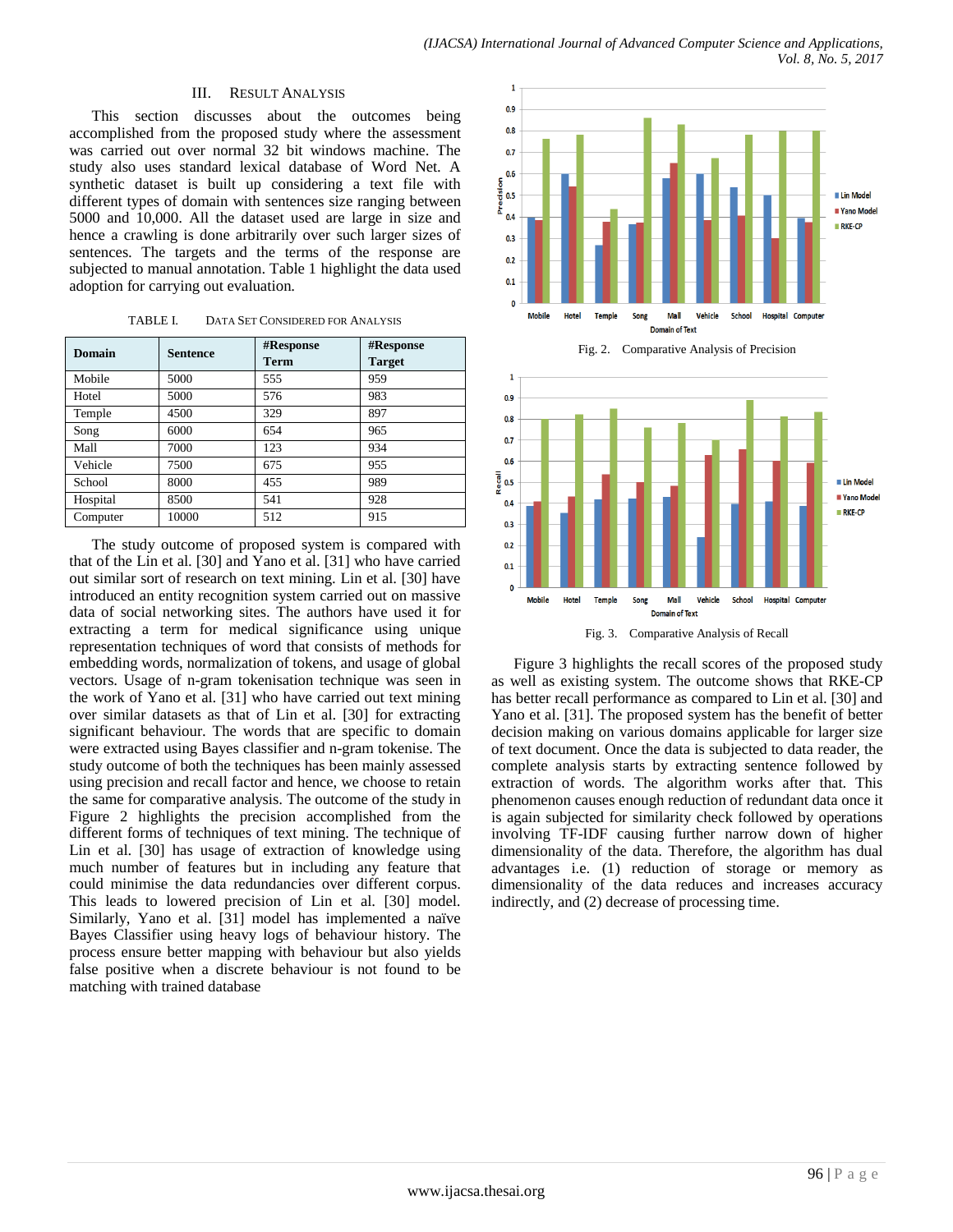

Fig. 4. Comparative Analysis of Algorithm Processing Time

Figure 4 showcases the algorithm processing time of the proposed system and existing system. The prime reason of the proposed system to have lowered processing time even without using any form of conventional learning algorithm is its simple mathematical modelling using orientation of the words. Majority of the problems in handling complexity of text mining was eliminated by applying function of word orientation as well as the logical conditions specified in the steps of algorithm. The algorithm processing time was computed in terms of seconds in normal core i5 processor and 4 GB RAM with same data sets on both proposed and existing system.

#### IV. CONCLUSION & FUTURE SCOPE

With the increase of cloud adoption and mobile networks, text-based response will always keep on increasing and a new challenge will be met in order to extract a significant level of knowledge from it. Response and their respective analysis with respect to text-mining turns up into a fascinated research domain because of an accessibility of a vast amount of user commented contents in survived sites, discussions and an online journals. Various text-based responses have a wide range of different fields signifying different meaning and context to each sentence. In the proposed system, emphasis has been laid to the fact that when a specific word adds to any noun there are chances that it may change its meaning and complete context too sometimes. This is really confusing from machinebased adaption viewpoint leading to a problem in text-mining. Therefore, the proposed research work introduces a technique called as RKE-CP which is supported by a simple mathematical modelling with its steps carefully controlled by using probability theory. Usage of probability theory has its own advantage in controlling the uncertain over controlling the precision rate of proposed study. One of the significant contribution/novelty of proposed study is that i) it offers a textmining algorithm with faster response time, ii) its mathematical modelling leads to elimination of various redundancies and complexities that are highly suitable in larger and complex text dataset, and iii) the nature of algorithm processing is quite responsible for dimensionality reduction of the data to be mined and thereby it leads to faster algorithm processing time.

Our future work will be in the direction of further optimizing the mining performance. This can be carried out by designing a novel framework using keyword based text mining as well as using multivariate analysis methodology. Our first initiative will be to develop a mechanism of heterogeneous extraction of keywords using keyword clustering process as the first step of optimisation. This work will be targeting to accomplish reduced processing time. The next consecutive work will be to use semantic-based concept using contextbased annotation over heterogeneous domains over contextual document. The primary target will be to achieve higher accuracy and minimised processing time.

#### **REFERENCES**

- [1] S. Kudyba, "Big Data, Mining, and Analytics: Components of Strategic Decision Making", CRC Press, pp. 325, 2014
- [2] M. Chen, S. Mao, Y. Zhang, V.C.M. Leung, "Big Data: Related Technologies, Challenges and Future Prospects", Springer, pp. 89, 2014
- [3] R. Zhang, A. Zhou, W. Yu, Y. Gao, P. Chao, "Review Comment Analysis for E-commerce", World Scientific, pp. 172, 2016
- [4] Z. Lu, "Information Retrieval Methods for Multidisciplinary Applications", Idea Group Inc (IGI), pp. 325, 2013
- [5] S.M. Weiss, N. Indurkhya, T. Zhang, "Fundamentals of Predictive Text Mining", Springer, pp. 239, 2015
- [6] G. Wiedemann, "Text Mining for Qualitative Data Analysis in the Social Sciences: A Study on Democratic Discourse in Germany", Springer, pp. 294, 2016
- [7] M.W. Berry, "Survey of Text Mining: Clustering, Classification, and Retrieval", Springer Science & Business Media, pp. 244, 2013
- [8] Bhatnagar, Vishal, "Data Mining in Dynamic Social Networks and Fuzzy Systems", IGI Global, pp. 412, 2013
- [9] G.Miner, J. Elder, A.Fast, T. Hill, Robert, "Practical Text Mining and Statistical Analysis for Non-structured Text Data Applications", Academic Press Mathematics, pp. 1000, 2012
- [10] G.Chakraborty, M. Pagolu, S. Garla, "Text Mining and Analysis: Practical Methods, Examples, and Case Studies Using SAS", SAS Institute Mathematics, pp. 340, 2014
- [11] G. Jalaja, N. Sajitha, K.R.U.Kumar, "Reviewing the Pathway of Text-Mining Approaches to Gauge the Applicability in Data Analysis", International Journal of Computer Applications, Vol. 125, No. 3, 2015
- [12] Y. Li, A. Algarni, M. Albathan, Y. Shen and M. A. Bijaksana, "Relevance Feature Discovery for Text Mining," in *IEEE Transactions on Knowledge and Data Engineering*, vol. 27, no. 6, pp. 1656-1669, June 1 2015.
- [13] Y. C. Chang, C. C. Chen and W. L. Hsu, "SPIRIT: A Tree Kernel-Based Method for Topic Person Interaction Detection," in *IEEE Transactions on Knowledge and Data Engineering*, vol. 28, no. 9, pp. 2494-2507, Sept. 1 2016.
- [14] R. Vatrapu, R. R. Mukkamala, A. Hussain and B. Flesch, "Social Set Analysis: A Set Theoretical Approach to Big Data Analytics," in *IEEE Access*, vol. 4, pp.2542-2571, 2016.
- [15] Z. Jiang, L. Li and D. Huang, "An Unsupervised Graph Based Continuous Word Representation Method for Biomedical Text Mining," in *IEEE/ACM Transactions on Computational Biology and Bioinformatics*, vol. 13, no. 4, pp. 634-642, July-Aug. 1 2016.
- [16] D. E. Brown, "Text Mining the Contributors to Rail Accidents," in *IEEE Transactions on Intelligent Transportation Systems*, vol. 17, no. 2, pp. 346-355, Feb. 2016.
- [17] C. C. Aggarwal, Y. Zhao and P. S. Yu, "On the Use of Side Information for Mining Text Data," in *IEEE Transactions on Knowledge and Data Engineering*, vol. 26, no. 6, pp. 1415-1429, June 2014.
- [18] S. Liu, J. Yin, X. Wang, W. Cui, K. Cao and J. Pei, "Online Visual Analytics of Text Streams," in *IEEE Transactions on Visualization and Computer Graphics*, vol. 22, no. 11, pp. 2451-2466, Nov. 1 2016.
- [19] D. G. Rajpathak and S. Singh, "An Ontology-Based Text Mining Method to Develop D-Matrix From Unstructured Text," in *IEEE Transactions on Systems, Man, and Cybernetics: Systems*, vol. 44, no. 7, pp. 966-977, July 2014.